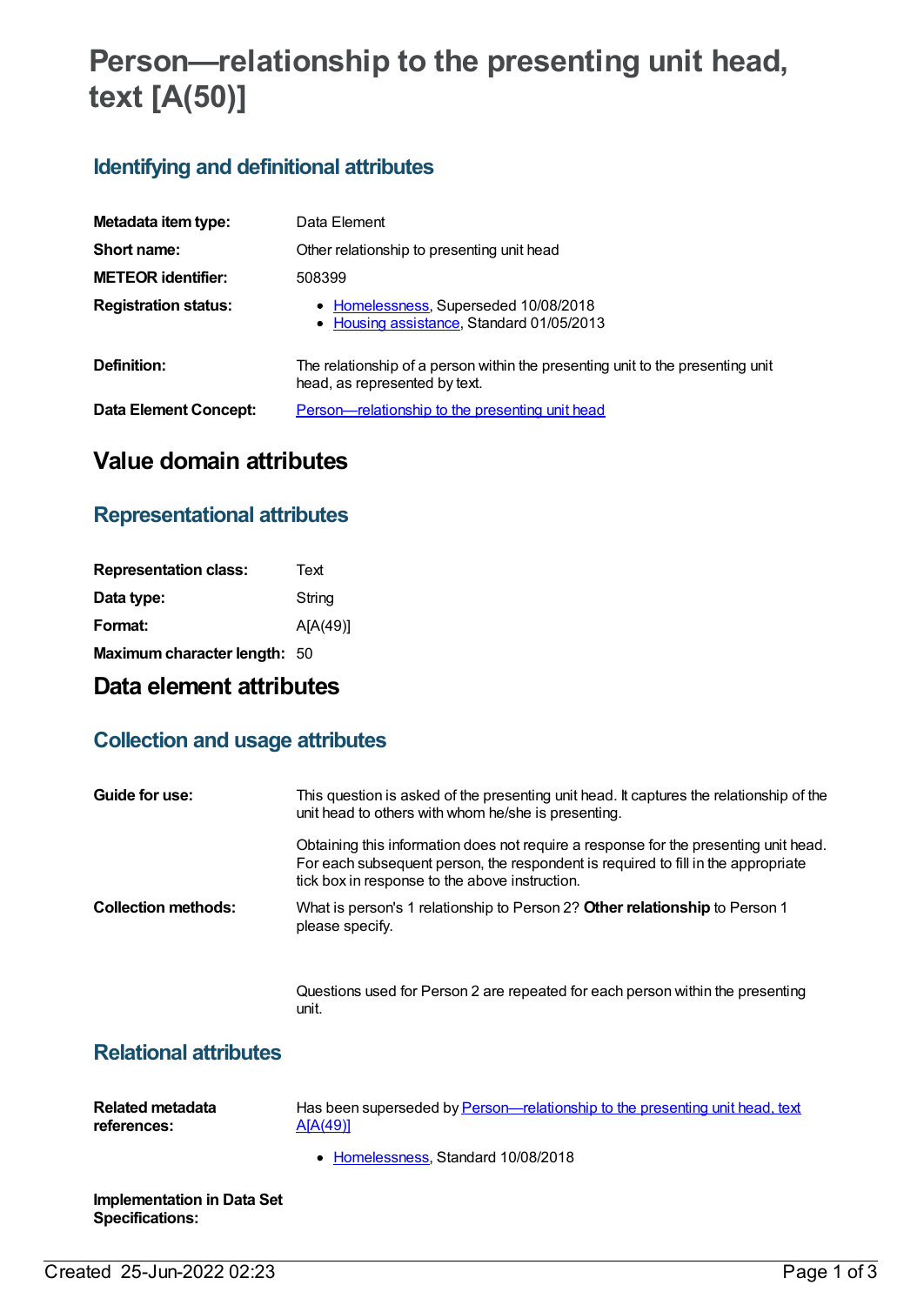#### Specialist [Homelessness](https://meteor.aihw.gov.au/content/505626) Services NMDS 2013-1[4Homelessness](https://meteor.aihw.gov.au/RegistrationAuthority/14), Superseded 26/08/2014 Housing [assistance](https://meteor.aihw.gov.au/RegistrationAuthority/11), Superseded 26/08/2014

*Implementation start date:* 01/07/2013

*Implementation end date:* 30/06/2014

*Conditional obligation:*

This data element is conditional on the person responding with Other relationship (CODE 15), in the data element *Person—relationship to the presenting unit head, code N[N].*

*DSS specific information:*

In the Specialist Homelessness Services NMDS, this data element is collected at the date of presentation.

Specialist [Homelessness](https://meteor.aihw.gov.au/content/581255) Services NMDS 2014-1[5Homelessness](https://meteor.aihw.gov.au/RegistrationAuthority/14), Superseded 24/11/2016 Housing [assistance](https://meteor.aihw.gov.au/RegistrationAuthority/11), Superseded 24/11/2016

*Implementation start date:* 01/07/2014

*Implementation end date:* 30/06/2015

*Conditional obligation:*

This data element is conditional on the person responding with Other relationship (CODE 15), in the data element *Person—relationship to the presenting unit head, code N[N].*

*DSS specific information:*

In the Specialist Homelessness Services NMDS, this data element is collected at the date of presentation.

Specialist [Homelessness](https://meteor.aihw.gov.au/content/658005) Services NMDS 2015-1[7Homelessness](https://meteor.aihw.gov.au/RegistrationAuthority/14), Superseded 24/11/2016

*Implementation start date:* 01/07/2015

*Implementation end date:* 30/06/2017

*Conditional obligation:*

This data element is conditional on the person responding with Other relationship (CODE 15), in the data element *Person—relationship to the presenting unit head, code N[N].*

*DSS specific information:*

In the Specialist Homelessness Services NMDS, this data element is collected at the date of presentation.

Specialist [Homelessness](https://meteor.aihw.gov.au/content/650006) Services NMDS 2017-1[9Homelessness](https://meteor.aihw.gov.au/RegistrationAuthority/14), Superseded 10/08/2018